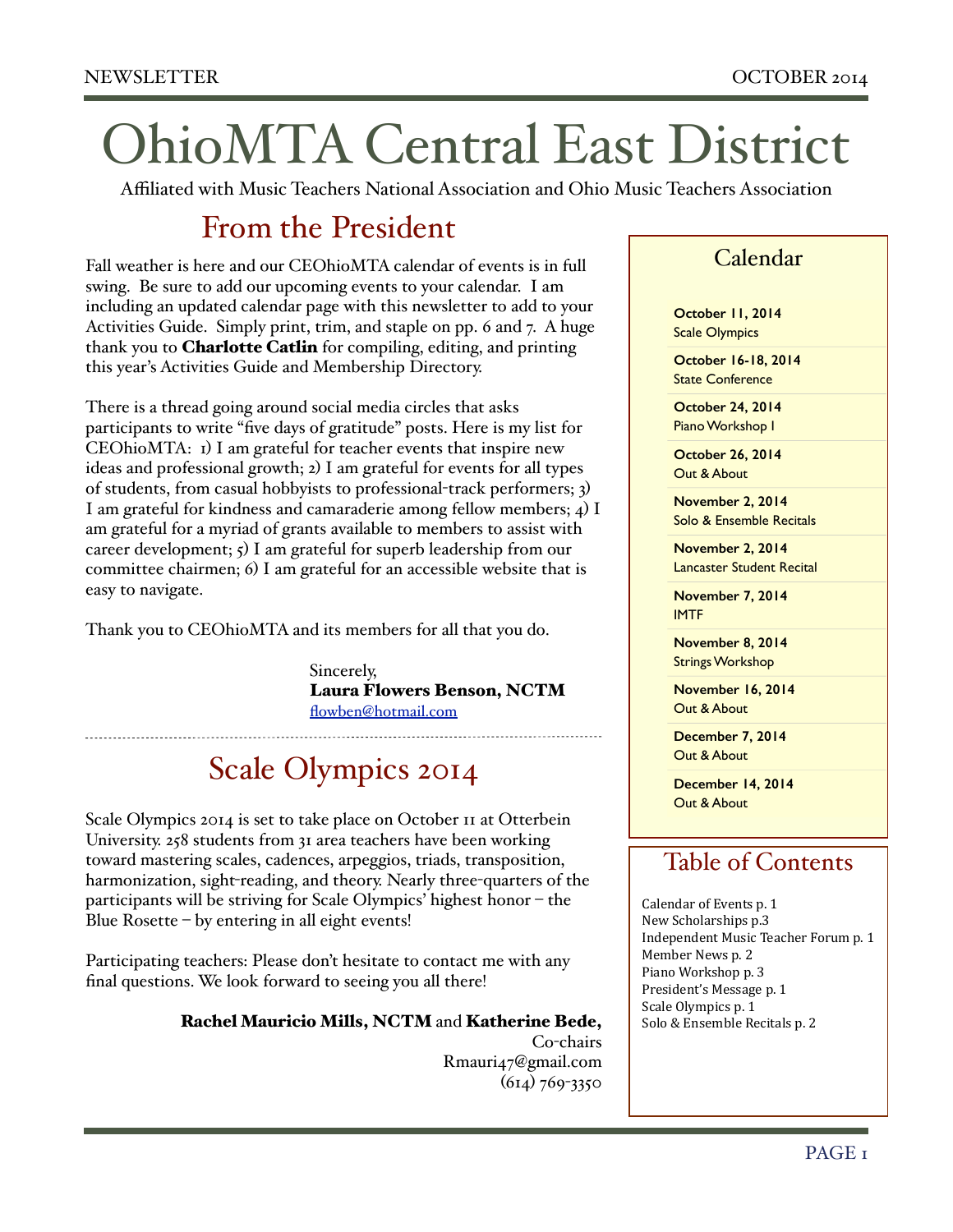## Out & About

Out and About has been expanded this season to include opportunities at Nationwide Children's Hospital and St. Ann's Hospital in addition to our Riverside Hospital locations.

The next "Sound of Mind & Body" event is scheduled for Sunday October, 26th at 1:30 pm at St. Ann's Hospital. Sign up some of your students this year! Give them an extra performance opportunity as well as the feeling they will enjoy spreading good will to others through their own music playing. Check the Directory or website for upcoming dates and call or email me if you have any questions!

> Miriam Brown Chair, Out & About

# Solo & Ensemble Recitals

The next recitals are scheduled for Sunday, November 2, at Graves Piano & Organ Company with a postmark deadline of October 23, 2013. The recitals are open to students of all members who have studied for at least one year. They are a great performance opportunity for any well-prepared student, and the perfect chance for them to hear other fine students from our district.

Detailed information can be found in the Activities Guide or on the Website: http://www.ceomta.com/ [student-events/recitals-solo-ensemble](http://www.ceomta.com/student-events/recitals-solo-ensemble). Contact Dr. Caroline Salido-Barta, Chair at 614-751-9665 or [thepianoartsstudio@yahoo.com](mailto:thepianoartsstudio@yahoo.com) with additional questions.

MEMBER NEWS

## New and Renewed Members

Please update your Directory with the following members as of September 1, 2014. Welcome new and renewed members! ~ Susan Treer, Membership Chair

#### **Sue Althouse**

544 Restoration Drive Marysville, OH 43040 (734) 904-2290 [suealthouse60@gmail.com](mailto:suealthouse60@gmail.com) Piano, Choral

#### **Amber Bruns**

271 E State Street Athens, OH 45701 (614) 370-1531 [mustherapy91@gmail.com](mailto:mustherapy91@gmail.com) Piano

#### **Baolu Chen**

9050 Church Street Twinsburg, OH 44087 (216) 502-0698 [baolu.chen1982@gmail.com](mailto:baolu.chen1982@gmail.com) Piano, Piano Pedagogy, Accompanying 

#### **Jessica Marie Heitmeyer**

10258 Allen Road Pickerington, OH 43147 (541) 228-4745 [jessicaheitmeyer@gmail.com](mailto:jessicaheitmeyer@gmail.com) Piano, Organ

#### **Irma Mardiani Khouw**

8139 Grafton End Dublin, OH 43016 (614)733-0023 [imkhouw@gmail.com](mailto:imkhouw@gmail.com) Piano, Accompanying

#### **Dan Kozar**

120A Hamilton Avenue Columbus, OH 43203 (614) 361-9273 [dkozar@mail.com](mailto:dkozar@mail.com) Piano, Guitar, Voice

#### **Paula Radzynski**

800 S Cassingham Road Columbus, OH 43209-5408 (614) 239-7351 pradzyn@yahoo.com Piano

**Tianshu Wang** 1 College and Main Columbus, OH 43209 (614) 236-6410 [twang@capital.edu](mailto:twang@capital.edu) Piano

#### **Shine Wu**

2478 Merbrook Road Columbus, OH 43235 (614) 214-3923 [wushine@outlook.com](mailto:wushine@outlook.com) Piano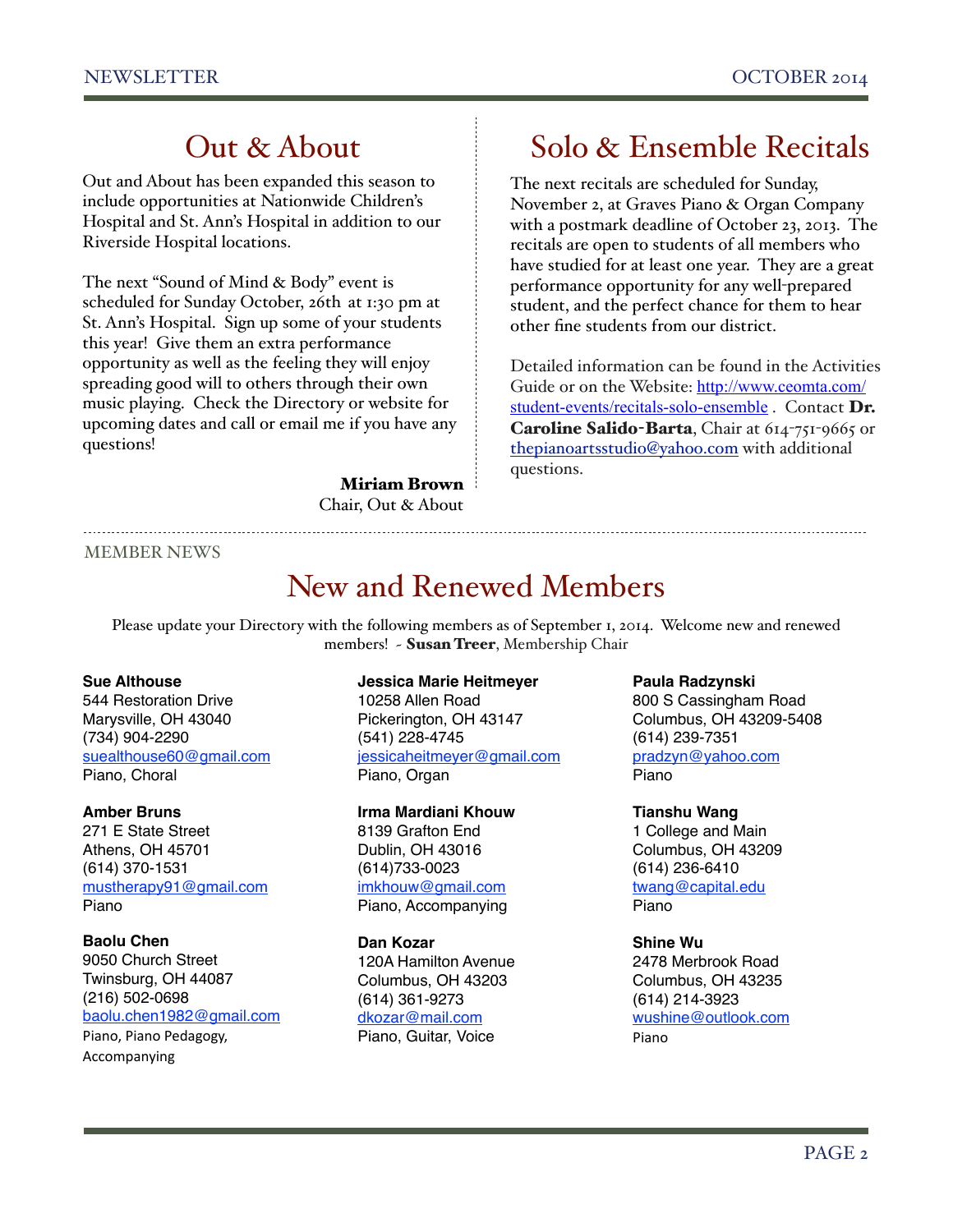# Piano Workshop I

### **Marvin Blickenstaff**

### *Doing What Comes Naturally: Nature's Clues to Interpretation*

### **Friday, October 24, 2014, from 10 to noon Graves Piano & Organ Company Recital Hall 5798 Karl Rd, Columbus, OH 43229**



**Marvin Blickenstaff** is known among piano teachers throughout the country for his teaching, lecturing, performing, and publishing. For sixteen summers he was on the faculty of the International Workshops where he performed and lectured in Canada, Austria, Scotland, Norway, France, and Switzerland. The "Marvin Blickenstaff Endowment Fund" was established in his honor by the Music Teachers National Association Foundation, and he was named "Teacher of the Year" by the IndianaMTA. Currently he maintains a private studio in the Philadelphia area and teaches at The New School for Music Study in Princeton. Blickenstaff is former Board President of the Frances Clark Center for Keyboard Pedagogy and is on the Executive Planning Committee of the National Conference on Keyboard Pedagogy.

**Event:** What more could one ask? The student plays accurately, the rhythm is steady, fingerings and dynamics are observed, and most of the articulations are present. That's a good student! Yet something is missing in the flow of the sound, the shape of the line, and in the expression. In this session we examine ways in which natural laws of gravity, inertia, heart beat, and tension/ relaxation can influence our performances in a most positive way.

*Free admission for OhioMTA members and non-members. Dr. Gulimina Mahamuti, NCTM, CEOMTA Piano Workshop Chairperson, [ggmahamu@owu.edu](mailto:ggmahamu@owu.edu)*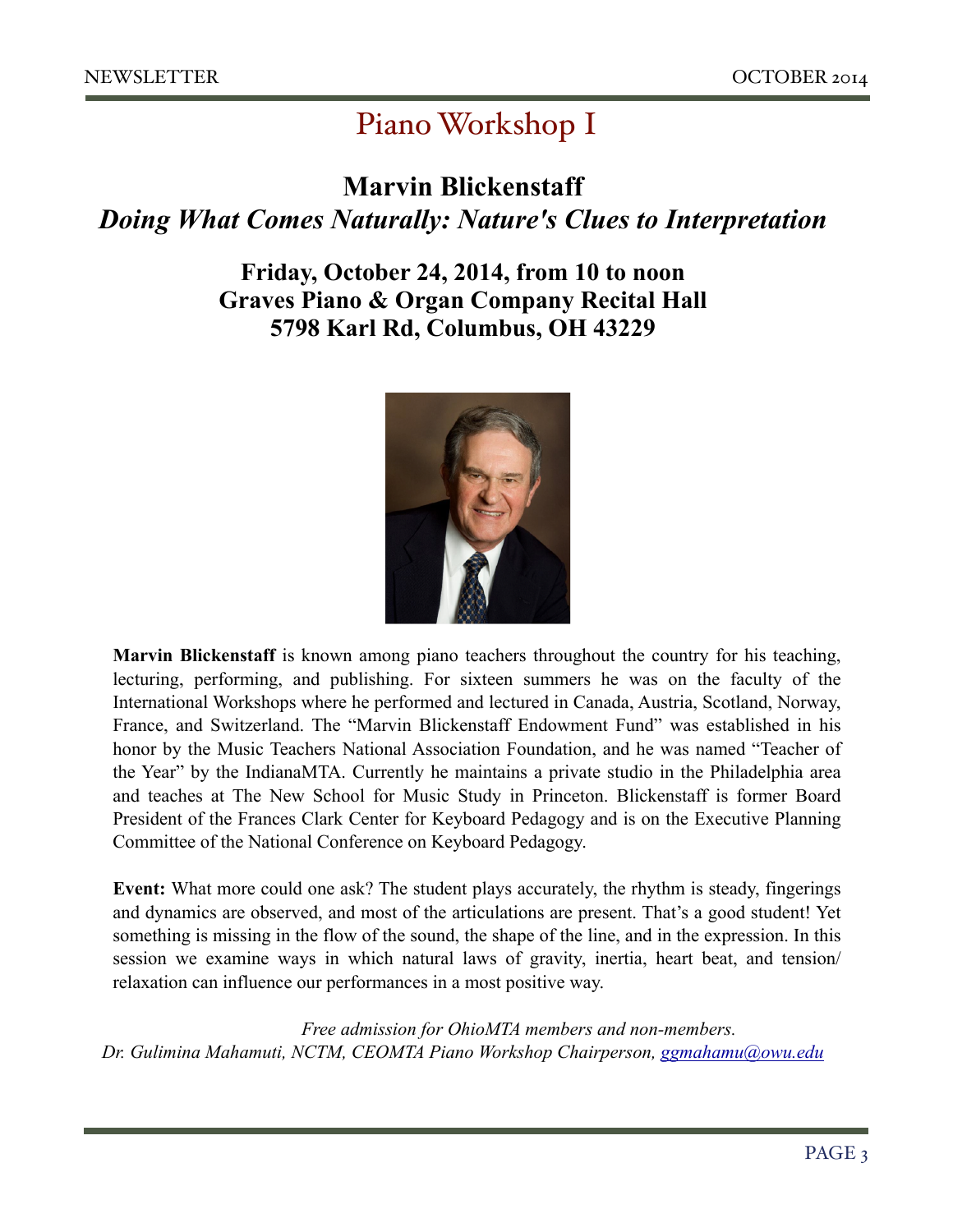# Grants Awarded

Congratulations to **Cynthia Adams**, **Holly Huber**, **Holly Kessis, Julie Sheline and Susan Treer** for receiving grant money to help defer costs toward professional development.

Grants are awarded to teachers, both members and non-members, to aid in improving the applicant's teaching by attending a music seminar or workshop, studying with a master teacher or any other activity relevant to the improvement of teaching. Applications are due June 1, 2015. Please see the Activities Guide or www.ceomta.org for more information. 

**Annette Suhovecky, NCTM** Chairperson, Grants for Professional Development

# District Festival

District Festival will be here sooner than you realize! Remember to talk with your students and families in December and prepare your application in early January. The registration form and check must be mailed to Jennifer Stadler (945 Euclaire Ave. Bexley, Ohio 43209) by Wednesday, January 21st. District Festival will take place Saturday, February 21st 2015 at Capital University. Visit www[.ceomta.org](http://ceomta.org/) for more details. We have some great judges lined up this year so be sure to register some students!

Jennifer Stadler

Chair, District Festival

# *Melissa Robol, NCTM* Congratulations

who was chosen as Ohio Music Teachers Association Certified Teacher of the Year! She will be recognized at the State Conference in October.

### State Conference

October 16-18, 2014

Visit [ohiomta.org](http://ohiomta.org) for more information

Wilmington College, OH

Featured Presenter: Julie Jaffee-Nagel Conference Artist: Louis Nagel

Presentations by Rita Hauck, Joy Morin, Cole Burger, Scott Donald, Clinton Pratt, Sheila Vail, and Jerry Wong

### OSU Chapter News

Members of the OSU Collegiate Chapter of OhioMTA are looking forward to serving as volunteers for Scale Olympics on Oct. 11. OSU students are also planning to attend the OMTA state conference on Friday October 17. The students always enjoy the interactions with professional teachers through events such as these. It's a great way to get started in the profession.

> Ken Williams, NCTM OSU Chapter Advisor